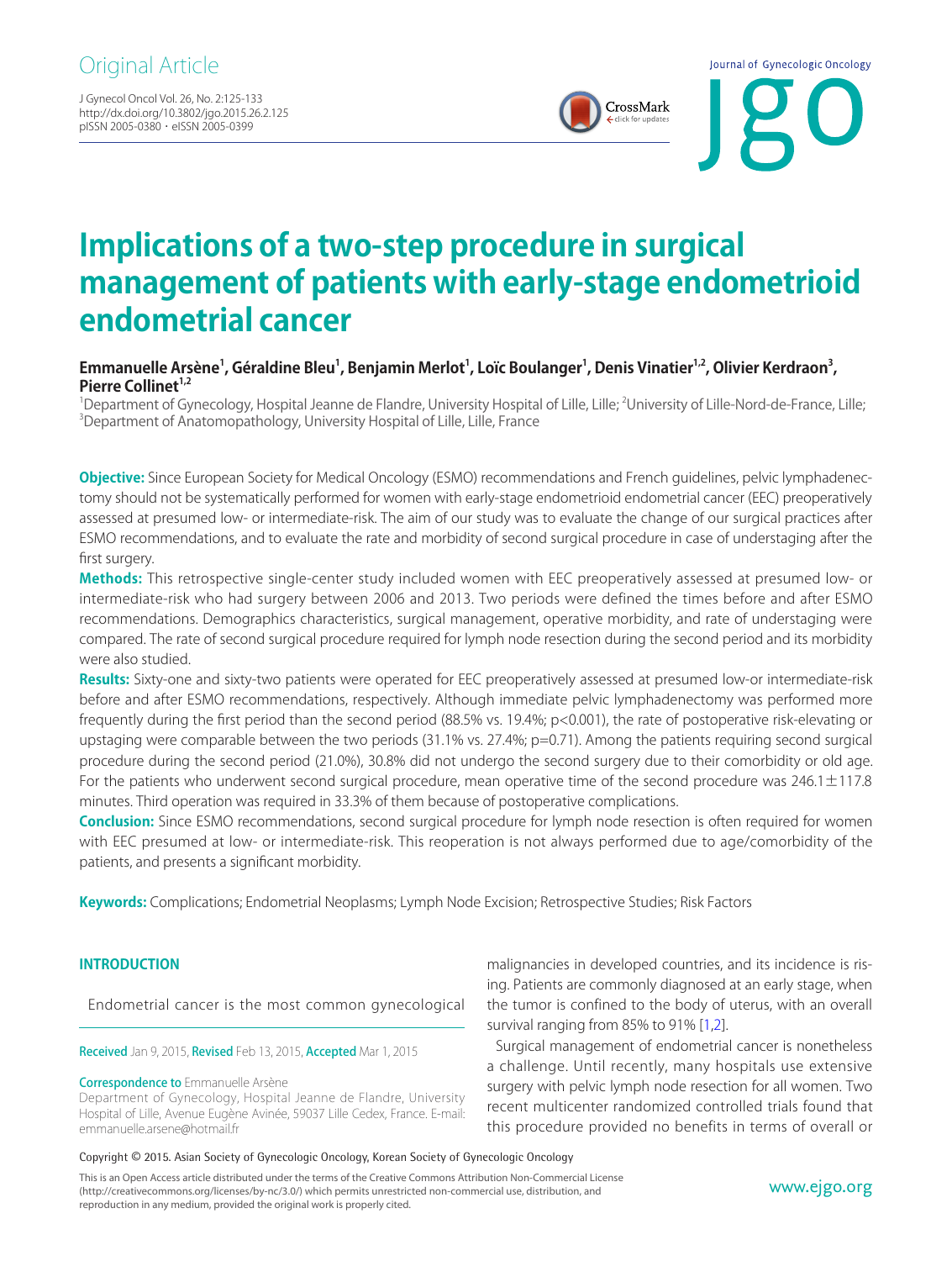# Journal of Gynecologic Oncology

<span id="page-1-1"></span>disease-specific and recurrence-free survival in women with early-stage endometrioid endometrial cancer (EEC) [\[3](#page-7-2)[,4\]](#page-7-3). It is thus widely accepted now that pelvic lymphadenectomy should not be performed for low-risk disease. Instead, the risks and benefits of each surgical option must be balanced to avoid both over- and under-treatment. Changes in practices including fewer pelvic lymphadenectomies led to the publication of new guidelines in Europe by the European Society for Medical Oncology (ESMO) [[5\]](#page-7-4) and by French institutions [\[6](#page-7-5)].

<span id="page-1-4"></span><span id="page-1-2"></span>Guidelines by the ESMO [[5](#page-7-4)] and by French institutions [\[6](#page-7-5)] classify women with early-stage endometrial cancer in three groups: low-risk (The International Federation of Gynecology and Obstetrics [FIGO] [\[7](#page-7-6)] stage IA, grade 1 or 2 histology, endometrioid type); intermediate-risk (stage IA and grade 3, endometrioid type, or FIGO IB, grade 1 or 2, endometrioid type); and high-risk (stage IB and grade 3, endometrioid type, or stage IA-B non-endometrioid type, or stage I with lymphovascular invasion). The staging and risk assessment is determined preoperatively on histological analysis (biopsy or curettage) and imaging (ultrasound or magnetic resonance imaging [MRI]). Because recurrence is unlikely in women in the lowand intermediate-risk groups, lymph node resection is not recommended for both of them in French recommendations. In ESMO's guidelines, systematic pelvic lymphadenectomy should not be performed for low-risk EEC and is debated for intermediate-risk EEC. In this case, preoperative staging must be highly accurate, for the lack of lymph node resection may increase the risk of recurrence and necessitate further surgery, while unnecessary lymph node resection may increase the risk of surgical complications. Indeed, if high risk is diagnosed on the surgical specimen, lymph node status should be known to adapt the adjuvant treatment (pelvis radiation therapy or extended aortic field radiation if para-aortic lymph node resection is positive).

Since the publication of new French guidelines in November 2010, our surgical practices have changed, and in parallel, the number of reoperations has increased because of discrepancy between preoperative and final histology results.

The aim of our study is, first, to analyze the evolution of our surgical practices regarding management of early-stage EEC since the new recommendations. We secondly evaluate the issues of this new two-step surgical approach—rate of reoperation, morbidity—in cases of preoperative understaging.

#### <span id="page-1-3"></span>**MATERIALS AND METHODS**

This retrospective observational before-after study was performed at Lille University Hospital from January 2006 to December 2013. Two periods were defined: 2006 to 2010 (before ESMO recommendations) and 2011 to 2013 (after ESMO recommendations), in order to have a similar number of patients in the two groups.

After approval by a National Ethic Committee (CEROG 2013-GYN-0901), we used computerized medical records to identify all women who underwent surgery for EEC assessed preoperatively at low- or intermediate-risk and conducted a retrospective analysis of the data retrieved from their hospital charts. The study excluded women with type 2 histology, high-risk, or a FIGO stage >1 and those for whom surgery was contraindicated due to severe comorbidities or for whom a conservative treatment was performed in order to preserve fertility.

Preoperative staging was based—according to FIGO classification—on preoperative MRI and histology (either endometrial biopsy or hysteroscopy-curettage). Preoperative and postoperative risk levels (low, intermediate, or high) were attributed a posteriori according to the ESMO recommendations: low-



<span id="page-1-0"></span>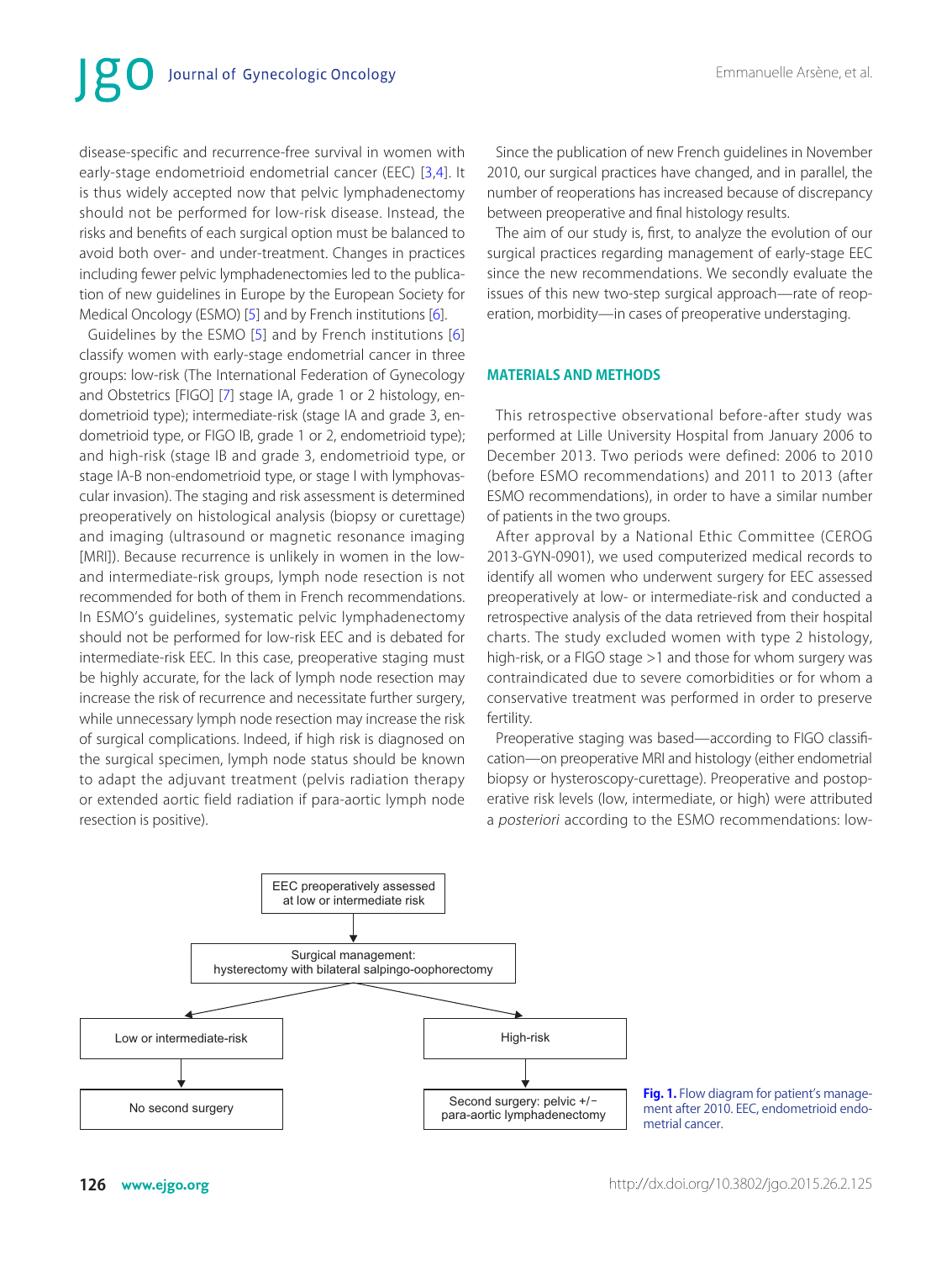risk (FIGO stage IA, grade 1 or 2 histology, endometrioid type); intermediate-risk (FIGO stage IA and grade 3, endometrioid type; or FIGO IB, grade 1 or 2, endometrioid type); and highrisk (stage IB and grade 3, endometrioid type; or stage IA–B non-endometrioid type; or stage I with lymphovascular invasion). The preoperative low/intermediate-risk assessment was compared with the final risk assessment based on the final pathology diagnosis of the resected uterus as the reference. The preoperative assessment was considered understaged if the postoperative FIGO stage was more than I or the patient was classified as high risk.

<span id="page-2-4"></span>Demographic and histological characteristics of patients were studied to verify that two groups were comparable. The surgical management (incision, rate of pelvic lymphadenectomy, mean operative time), the operative morbidity and mortality (blood loss, rate of perioperative complications), and the rate of preoperative understaging were compared between the two periods. The complications were described using the Dindo classification [[8\]](#page-7-7). In the second time, the rate of reoperation during the second period for lymph node resection—theoretically necessary and really performed—and the morbidity of this reoperation were analyzed. Our surgical management for the second period is summarized in a flow diagram (**[Fig. 1](#page-1-0)**).

<span id="page-2-1"></span><span id="page-2-0"></span>**[Table 1.](#page-2-2)** Demographic and preoperative histological characteristics of overall population

| Characteristic              | Period 1:<br>2006-2010<br>$(n=61)$ | Period 2:<br>2011-2013<br>$(n=62)$ | p-value |
|-----------------------------|------------------------------------|------------------------------------|---------|
| Age (yr)                    | $63.4 \pm 10.5$                    | $63.4 + 9.6$                       | 0.84    |
| Body mass index ( $kg/m2$ ) | $32.2 \pm 11.4$                    | $31.5 \pm 8.5$                     | 0.75    |
| Menopause                   | 55 (90.2)                          | 55 (88.7)                          | >0.99   |
| <b>Diabetes</b>             | 11 (18.0)                          | 13 (21.0)                          | 0.68    |
| Hormone replacement therapy | 9(14.8)                            | 2(3.2)                             | 0.03    |
| Tamoxifen treatment         | 2(3.3)                             | 4(6.5)                             | 0.68    |
| Histological grade          |                                    |                                    | 0.21    |
| 1                           | 48 (78.7)                          | 52 (83.9)                          |         |
| $\mathfrak{D}$              | 10(16.4)                           | 10(16.1)                           |         |
| $\overline{\mathcal{E}}$    | 3(4.9)                             | $\Omega$                           |         |
| Myometrial invasion on MRI  |                                    |                                    | 0.17    |
| <1/2                        | 48 (78.7)                          | 42 (67.7)                          |         |
| $\geq$ 1/2                  | 13 (21.3)                          | 20 (32.3)                          |         |
| Presumed risk               |                                    |                                    | 0.46    |
| Low                         | 45 (73.4)                          | 42 (67.7)                          |         |
| Intermediate                | 16(26.2)                           | 20(32.3)                           |         |

Values are presented as mean  $\pm$  SD or number (%).

FIGO, International Federation of Gynecology and Obstetrics; MRI, magnetic resonance imaging.

Statistical analysis was based on Student t-test and the Mann-Whitney test for parametric and non-parametric continuous variables, respectively, and the chi-square test or the Fisher exact test, as appropriate, for categorical variables. Results are presented as percentages or as mean±SD. Values of p<0.05 were considered to denote significant differences. Data were managed with Graph Pad Software (Graph Pad Software Inc., La Jolla, CA, USA).

#### **RESULTS**

### **1. Demographic and preoperative histological characteristics of overall population**

In total, 123 women were consecutively treated for EEC preoperatively assessed at low- or intermediate-risk at our institution between January 1, 2006, and December 31, 2013: 61 were included between 2006 and 2010 and 62 between 2011 and 2013. Demographic characteristics (age at diagnosis, body mass index) were comparable between the two groups. Risk factors for endometrial cancer (diabetes, hormonal therapy after breast cancer) were also present similarly between the two groups, except the postmenopausal hormone replacement therapy which has been most widely prescribed during the first period (14.8% vs. 3.2%, p=0.03). Preoperative tumor characteristics (histological grade, myometrial invasion on pelvic MRI, and presumed risk level) were also comparable (**[Table 1](#page-2-1)**).

#### <span id="page-2-2"></span>**2. Surgical management (first procedure) of overall population**

<span id="page-2-3"></span>Surgery was performed by laparoscopy equivalently during the two periods (78.7% vs. 80.6%) (**[Table 2](#page-3-0)**). In addition, we noticed a development of the robot-assisted laparoscopic surgery, which is not significant (8.2% vs. 16.1%, p=0.07).

Pelvic lymphadenectomy at the first surgery was performed significantly less frequently in the second period than the first period (19.4% vs. 88.5%,  $p < 0.001$ ). Mean operative time has also decreased (237.3 $\pm$ 97.2 and 184.8 $\pm$ 90.2 minutes,  $p=0.001$ ), together with the length of hospital stay (5.6  $\pm$ 1.6 days vs.  $4.4 \pm 2.3$  days, p<0.001).

We noticed that the rate of complications decreased during the second period (32.8% vs. 9.7%, p<0.001), in particular for severe complications (complications Dindo IIIb: 35.0% vs. 0%, p<0.001).

#### **3. Final histology and rate of understaging of overall population**

For the first period, of 61 women initially considered at low-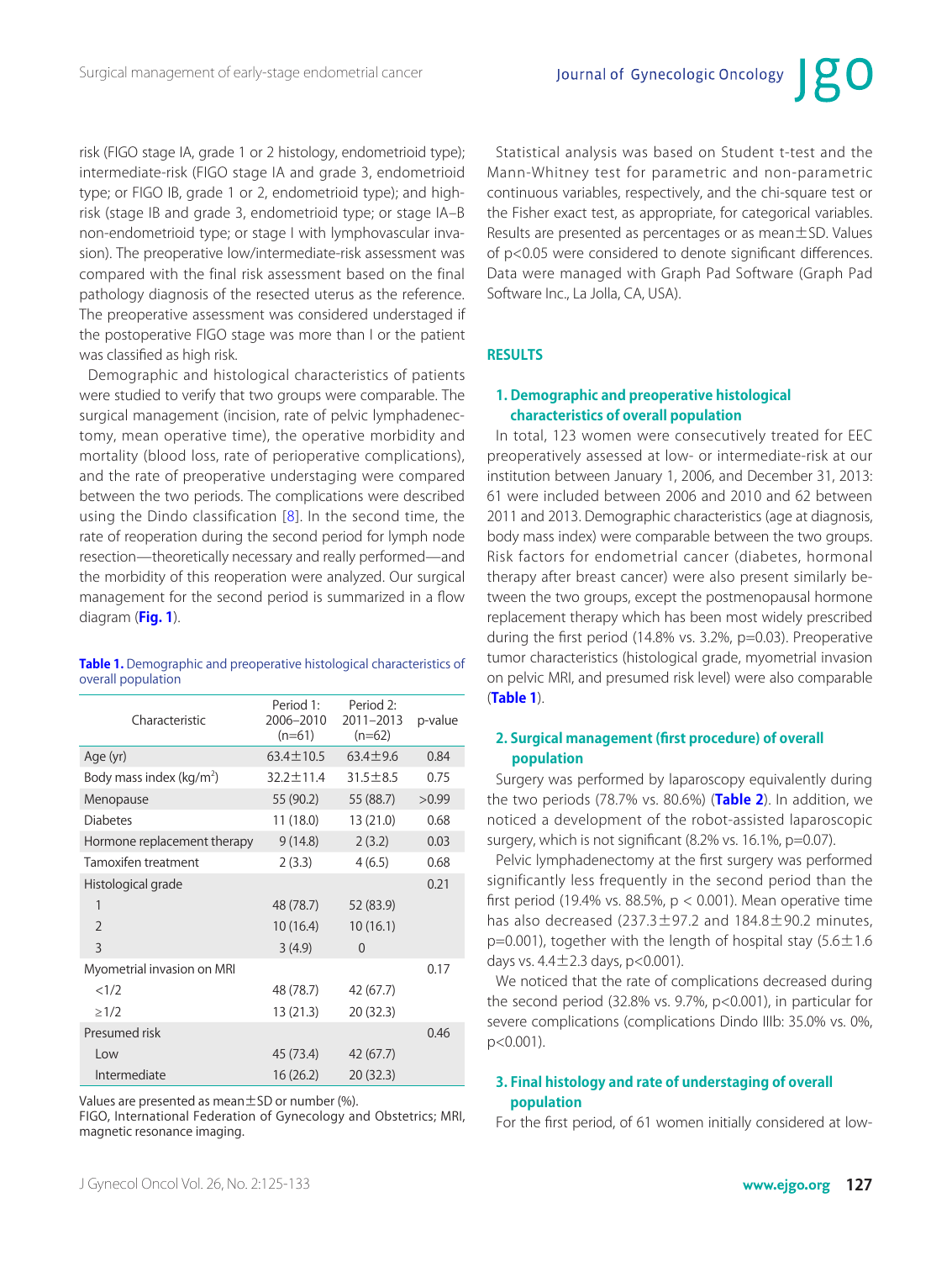| Characteristic                        | Period 1: 2006-2010<br>$(n=61)$ | Period 2: 2011-2013<br>$(n=62)$ | p-value |
|---------------------------------------|---------------------------------|---------------------------------|---------|
| Surgical approach                     |                                 |                                 | 0.070   |
| Laparoscopic surgery                  | 48 (78.7)                       | 50 (80.6)                       |         |
| Robot-assisted laparoscopic surgery   | 5(8.2)                          | 10(16.1)                        |         |
| Laparotomy                            | 8(13.1)                         | 2(3.2)                          |         |
| Surgical protocol                     |                                 |                                 |         |
| Total number of surgical procedures   | $1.1 \pm 0.2$                   | $1.2 \pm 0.4$                   | 0.030   |
| Hysterectomy+BSO                      | 61 (100)                        | 62 (100)                        | NS.     |
| Pelvic lymphadenectomy                | 54 (88.5)                       | 12 (19.4)                       | < 0.001 |
| Para-aortic lymphadenectomy           | 3(4.9)                          | 1(8.3)                          | 0.360   |
| Mean operative time (min)             | 237.3±97.2                      | 184.8±90.2                      | 0.001   |
| Length of hospital stay (day)         | $5.6 \pm 1.6$                   | $4.4 \pm 2.3$                   | < 0.001 |
| Complications (Dindo classification*) | 20(32.8)                        | 6(9.7)                          | < 0.001 |
| ı                                     | 6(30.0)                         | 5(83.3)                         |         |
| $\mathsf{II}$                         | 3(15.0)                         | $\overline{0}$                  |         |
| Illa                                  | 4(20.0)                         | 1(16.7)                         |         |
| IIIb                                  | 7(35.0)                         | $\overline{0}$                  |         |
| Mean blood loss (mL)                  | 500±650                         | $190 \pm 170$                   | 0.003   |
| Transfusion                           | 3(4.9)                          | $\overline{0}$                  | 0.120   |

#### <span id="page-3-0"></span>**[Table 2.](#page-2-3)** Surgical characteristics of overall population for the first procedure

Values are presented as number  $%$  or mean  $\pm$  SD.

BSO, bilateral salpingo-oophorectomy; NS, not significant.

\*Dindo classification: classification of surgical complications: Grade I, any deviation from the normal postoperative course without the need for pharmacological treatment or surgical, endoscopic and radiological interventions (allowed therapeutic regimens are: drugs as antiemetics, antipyretics, analgesics, diuretics and electrolytes and physiotherapy. This grade also includes wound infection opened at the bedside); Grade II, requiring pharmacological treatment with drugs other than such allowed for grade 1 complications. Blood transfusions and total parenteral nutrition are also included; Grade III, requiring surgical, endoscopic or radiological intervention (IIIa, intervention not under general anesthesia; IIIb, intervention under general anesthesia); Grade IV, life-threatening complication; Grade V, death of a patient.

or intermediate-risk, 19 patients were upstaged to high-risk or FIGO >I. Thus, the rate of discrepancies between preoperative risk group and final histology diagnosis was 31.1% (20% and 62.5% for the presumed low- and intermediate-risk, respectively) (**[Table 3](#page-4-0)**).

<span id="page-3-1"></span>For the second period, of 62 women initially considered at low- or intermediate-risk, 17 patients were upstaged to high-risk or FIGO >I. Thus, the rate of discrepancies between preoperative risk group and final histology diagnosis was 27.4% (19% and 45% for the presumed low- and intermediaterisk respectively). The histological discrepancies between preoperative risk group and final histology for understaged women are described in the **[Table 4](#page-4-1)**.

<span id="page-3-2"></span>The understaging rate was comparable between the two periods (31.1% vs. 27.4%, p=0.71).

#### **4. Surgical management of patients whose risk was understaged (2011 to 2013)**

Among 17 patients whose risk was underestimated pre-

<span id="page-3-3"></span>operatively, four had received pelvic lymphadenectomy concomitant with total hysterectomy (one patient had pelvic MRI which evoke a carcinosarcoma—confirmed on final histology—and one patient had a stage IB grade 2 disease) (**[Table 4](#page-4-1)**, **[Fig. 2](#page-5-0)**). Thus, 13 patients (21.0%) required second surgical procedure for lymph node staging. Among them, four patients (30.8%) didn't undergo this surgery unlike guidelines, due to age and/or comorbidities (stroke with hemiplegia and severe cardiac history).

Nine patients (69.2%) underwent a second-line surgery with para-aortic lymphadenectomy (+/– pelvic lymphadenectomy, omentectomy, appendectomy if type 2 histology) according to ESMO recommendations. The surgical approach was laparoscopy in seven cases, robot-assisted laparoscopy in one case and laparotomy in one case. The average para-aortic lymph node yield was  $11.5 \pm 7.2$  (range, 0 to 24). In one patient, the para-aortic lymphadenectomy wasn't feasible due to obesity and peritoneal adhesion on the operative site. The mean operative time of this second procedure was  $246.1 \pm 117.8$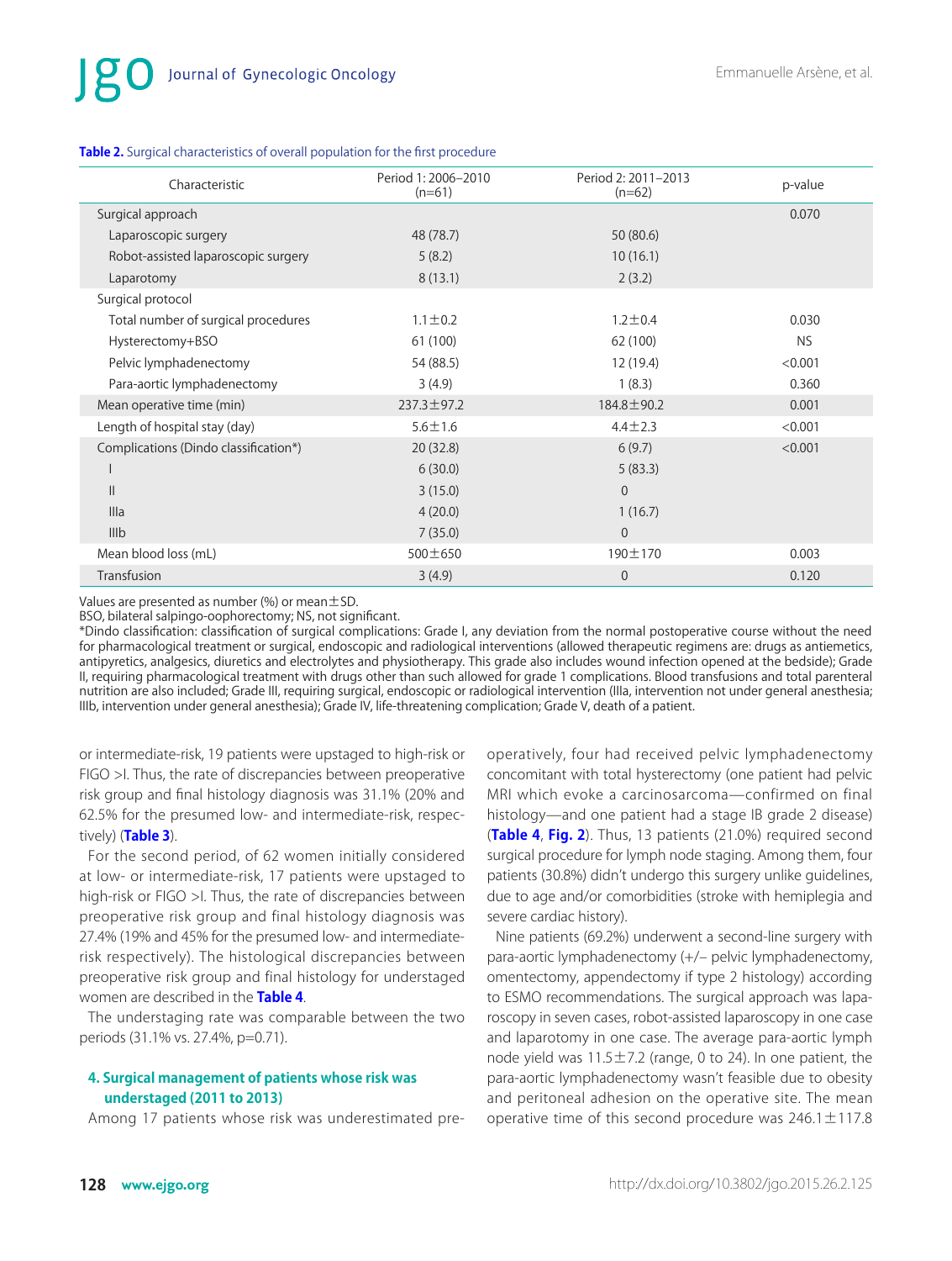#### <span id="page-4-0"></span>**[Table 3.](#page-3-1)** Final pathology

| Variable                       | Period 2: 2011-2013<br>Period 1: 2006-2010<br>$(n=61)$<br>$(n=62)$ |              | p-value |
|--------------------------------|--------------------------------------------------------------------|--------------|---------|
| Histology                      |                                                                    |              | 0.37    |
| Endometrioid adenocarcinoma    | 50 (82.0)                                                          | 57 (91.9)    |         |
| Mixed adenocarcinoma           | 4(6.6)                                                             | 1(1.6)       |         |
| Type 2                         | 4(6.6)                                                             | 2(3.2)       |         |
| No residual tumour             | 3(4.9)                                                             | 2(3.2)       |         |
| Histological grade             |                                                                    |              | 0.22    |
| 1                              | 40/54 (74.1)                                                       | 44/58 (75.9) |         |
| $\overline{2}$                 | 11/54 (20.4)                                                       | 13/58 (22.4) |         |
| 3                              | 3/54(5.5)                                                          | 1/58(1.7)    |         |
| Lymphovascular space invasion  | 16(26.2)                                                           | 12(19.4)     | 0.36    |
| Positive pelvic nodes          | 5/54(9.3)                                                          | 2/12(16.7)   | 0.60    |
| Risk for recurrence            |                                                                    |              | 0.71    |
| Low-risk                       | 32(52.5)                                                           | 37(59.7)     |         |
| Intermediate-risk              | 10(16.4)                                                           | 8(12.9)      |         |
| High-risk or FIGO stage $>1^*$ | 19(31.1)                                                           | 17(27.4)     |         |

Values are presented as number (%).

\*It indicates understaging.

FIGO, International Federation of Gynecology and Obstetrics.

#### <span id="page-4-1"></span>**[Table 4.](#page-3-2)** Histological characteristics of the "understaged" patients of the second period

| Patient<br>no. | Preoperative<br>risk | Surgery   | Postoperative<br>risk | Final histology           | Tumor size<br>(mm) | <b>FIGO</b><br>stage | Lymphovascular<br>invasion | Reintervention |
|----------------|----------------------|-----------|-----------------------|---------------------------|--------------------|----------------------|----------------------------|----------------|
| 1              | Low                  | $HT + PL$ | High                  | Endometrioid              | 50                 | $\mathsf{II}$        | <b>No</b>                  | N <sub>l</sub> |
| $\overline{2}$ | Low                  | $HT + PL$ | High                  | Endometrioid              | 45                 | <b>IIIC</b>          | <b>No</b>                  | N <sub>1</sub> |
| 3              | Low                  | $HT + PL$ | <b>High</b>           | <b>Mucinous</b>           | 73                 | <b>IIIC</b>          | <b>No</b>                  | N <sub>l</sub> |
| 4              | Intermediate         | $HT + PL$ | High                  | Carcinosarcoma            | 63                 | IA                   | <b>No</b>                  | N <sub>1</sub> |
| 5              | Low                  | HT        | High                  | Mixed adenocarcinoma      | 35                 | IA                   | Yes                        | Yes            |
| 6              | Low                  | HT        | High                  | Endometrioid              | 20                 | <b>IB</b>            | Yes                        | Yes            |
| $\overline{7}$ | Low                  | HT        | <b>High</b>           | Endometrioid              | 30                 | IB                   | Yes                        | Yes            |
| 8              | Low                  | HT        | High                  | Endometrioid              | 35                 | <b>IB</b>            | Yes                        | Yes            |
| 9              | Low                  | HT        | High                  | Endometrioid              | 30                 | IA                   | Yes                        | Yes            |
| 10             | Low                  | HT        | High                  | Endometrioid              | <b>NA</b>          | IA                   | Yes                        | Yes            |
| 11             | Low                  | HT        | High                  | Endometrioid              | 70                 | $\mathbf{I}$         | Yes                        | Yes            |
| 12             | Low                  | HT        | High                  | Endometrioid              | 65                 | IIIB                 | Yes                        | No             |
| 13             | Low                  | HT        | High                  | Endometrioid              | 27                 | IB                   | Yes                        | <b>No</b>      |
| 14             | Intermediate         | HT        | High                  | Clear cell adenocarcinoma | 43                 | IA                   | <b>No</b>                  | Yes            |
| 15             | Intermediate         | HT        | High                  | Endometrioid              | 20                 | IA                   | Yes                        | Yes            |
| 16             | Intermediate         | HT        | High                  | Endometrioid              | 35                 | IA                   | Yes                        | No             |
| 17             | intermediate         | HT        | High                  | Endometrioid              | 40                 | <b>IIIB</b>          | Yes                        | <b>No</b>      |

FIGO, International Federation of Gynecology and Obstetrics; HT, hysterectomy; NA, not available; NI, non indicated; PL, pelvic lymphadenectomy.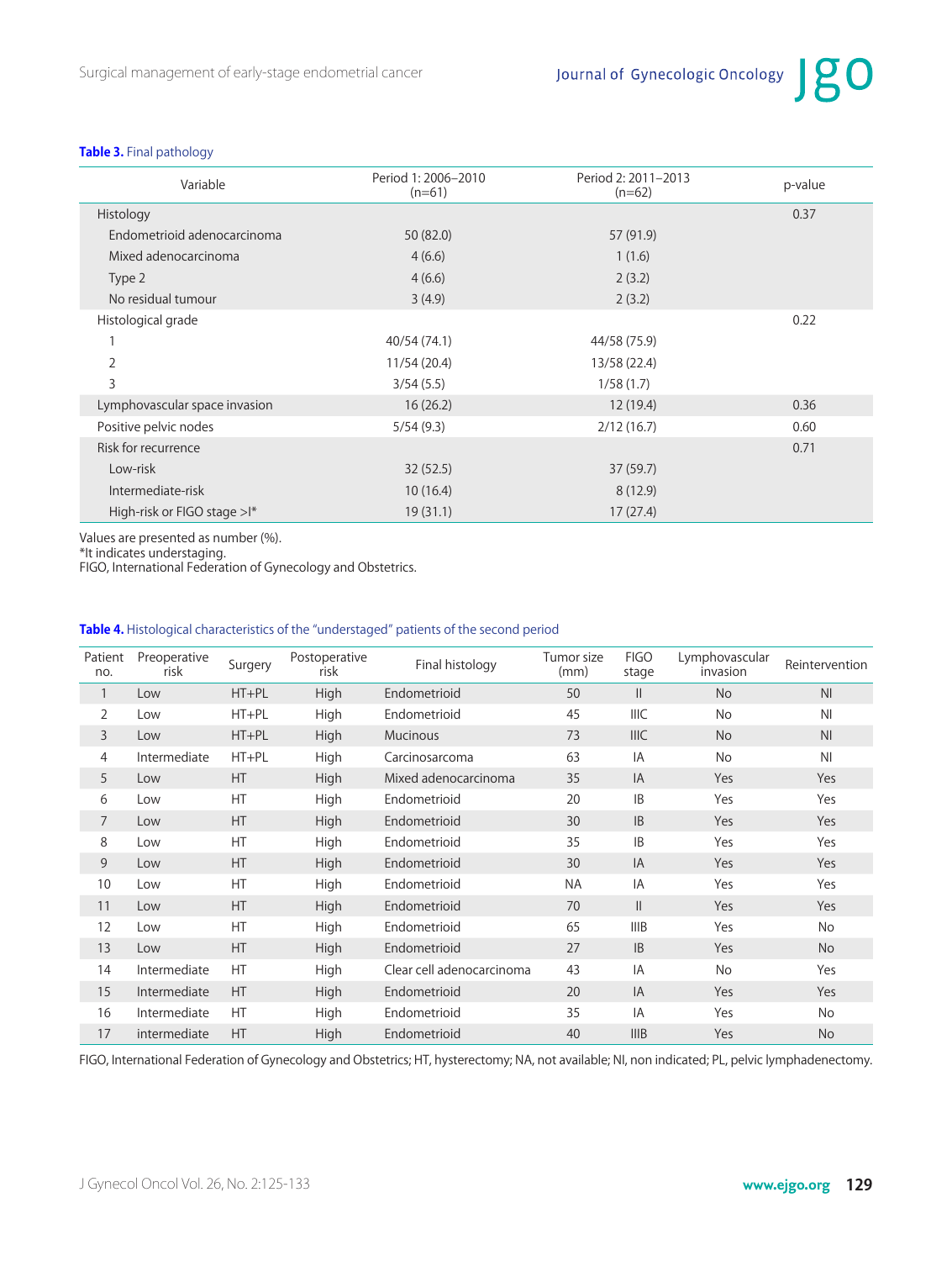

<span id="page-5-0"></span>**[Fig. 2.](#page-3-3)** Flow chart of patients with endometrioid endometrial cancer (EEC) of the period 2 (2011 to 2013).

minutes. The length of hospital stay was  $4.4 \pm 2.7$  days. 33.3% of these patients had a postoperative complication requiring a third operation (grade IIIb of Dindo classification). One patient had a hematoma of the rectus abdominis muscle secondary infected and drained surgically, one patient a lymphocele causing ureteral compression requiring ureteral catheters, and one patient had an infected retroperitoneal hematoma with mass effect on the urinary tract surgically drained. Pathology was positive for two patients: one patient had para-aortic lymph node metastasis, and one had omentum metastasis. Consequently, these two patients underwent a more aggressive postoperative treatment (radiation therapy with an extended aortic field of radiation).

#### **DISCUSSION**

Our study allowed to highlight the changes in surgical practices since the new recommendations. These guidelines are followed in our center, as pelvic lymphadenectomy rate has significantly decreased after 2010 (88.5% vs. 19.4%, p<0.0001). The majority of the patients were operated by laparoscopic surgery and the rate of robot-assisted laparoscopic surgery has doubled during the second period. We noticed that perioperative morbidity and mean blood loss decreased after the recommendations for overall population. We also found a longer operative time and a longer length of stay during the first period. These differences can be explained, firstly by the learning curve of the laparoscopic approach (longer operative time) and secondly, by the morbidity of the pelvic lymph node resection (increased risk of bleeding, postoperative lymphedema).

<span id="page-5-2"></span><span id="page-5-1"></span>Since 15 years, laparoscopy has become the gold standard surgical approach for the management of patients with presumed early-stage endometrial cancer [\[9](#page-7-8)]. Several random-ized studies [[10,](#page-7-9)[11\]](#page-7-10) and a Cochrane Review [\[9](#page-7-8)] published in 2012 have compared these two surgical approaches, without bringing out any differences in term of intraoperative morbidity or disease-free survival, but a decrease of mean blood loss, postoperative complications and mean length of stay. For all these reasons, minimally invasive surgical techniques have become established as standard therapy for treating women with early-stage EEC, as notified in the different guidelines [[5,](#page-7-4)[6\]](#page-7-5). However, the presence—as other surgeries—of a learning curve can explain longer operative times, more blood loss, or even a higher rate of intraoperative complications [\[12](#page-7-11),[13\]](#page-7-12). So we cannot ignore in our series the increasing experience of surgeons to explain the improvement observed between the two periods. Indeed, the generalization of the laparoscopic approach for the surgical treatment of endometrial cancer occurred in our center during the 2000s, with a rate of laparoscopy only about 53.8% between 2000 and 2005.

<span id="page-5-4"></span><span id="page-5-3"></span>Moreover, pelvic lymphadenectomy has its own morbidity, already described in literature [[3,](#page-7-2)[4,](#page-7-3)[14\]](#page-7-13). Although systematic pelvic lymphadenectomy statistically significantly improved surgical staging, it did not improve disease-free or overall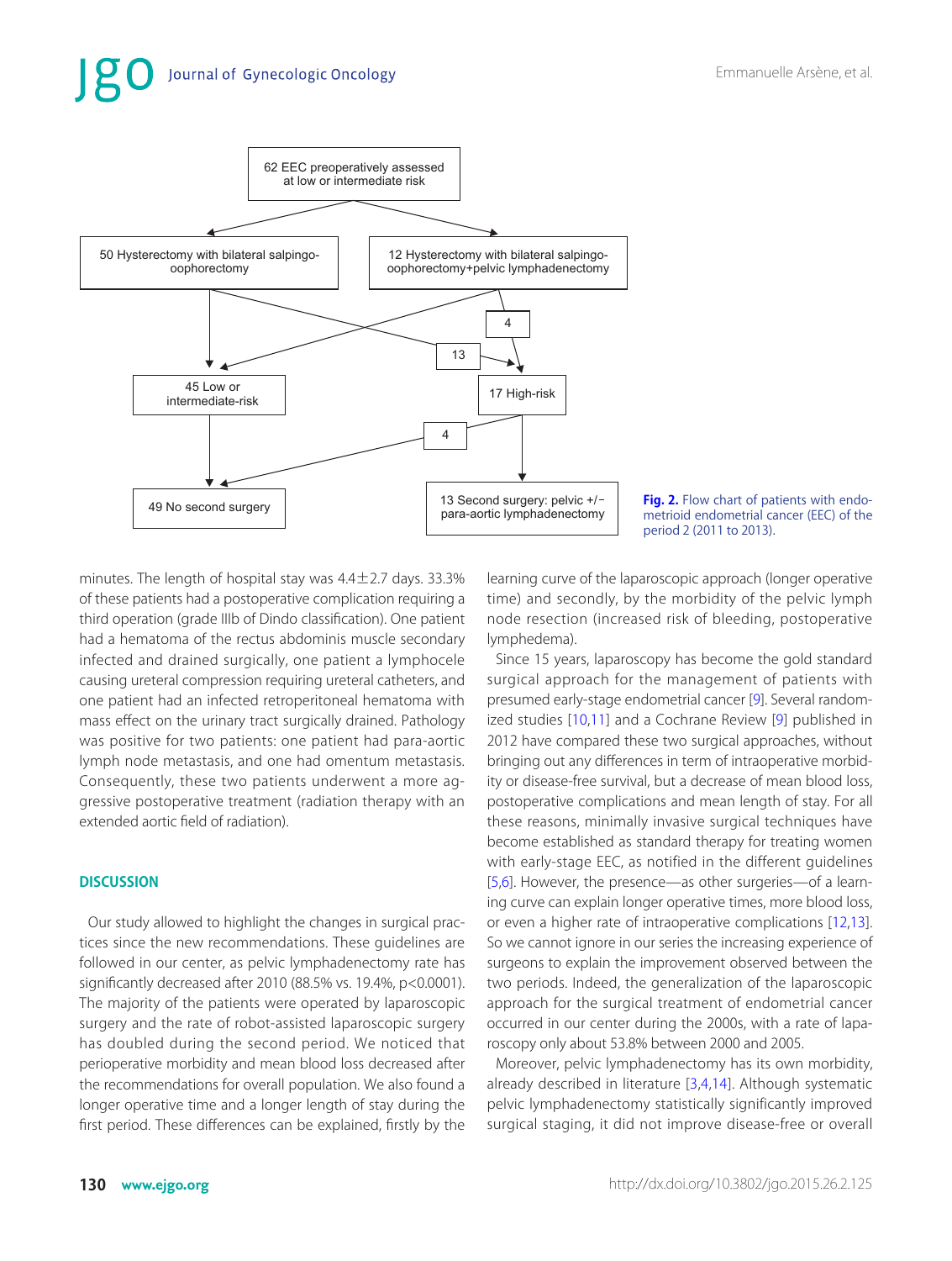<span id="page-6-0"></span>survival for the confirmed early-stage EEC at low-risk. Postoperative complications (essentially lymphedema and deep venous thrombosis) occurred statistically significantly more frequently in patients who had received pelvic systematic lymphadenectomy, as it has been demonstrated in the two large randomized trials on the subject [[3,](#page-7-2)[4\]](#page-7-3). Dowdy et al. [[14](#page-7-13)] and Mariani et al. [[15\]](#page-7-14) have also demonstrated that lymphadenectomy increases morbidity and cost of care without discernible benefits in this low-risk EEC. According to these data on morbidity, the sentinel lymph node procedure has emerged as a possible alternative to systematic pelvic lymphadenectomy for some authors [[16-18\]](#page-7-15). In fact, the advantage of this method is to perform a less invasive surgical procedure, while benefiting from the nodal staging to choose adjuvant therapy or other surgical management. Since ASTEC trial [[4](#page-7-3)], the debate was revived concerning the benefit of lymphadenectomy in case of intermediate-risk EEC. For example, the SEPAL study [[19\]](#page-7-16) showed that complete lymphadenectomy improves the overall survival in intermediate and high risk EEC. Therapeutic management of the intermediate-risk group remains a hot topic.

<span id="page-6-3"></span><span id="page-6-2"></span><span id="page-6-1"></span>Indeed, we should balance the morbidity of pelvic lymphadenectomy with the necessity of reoperation in case of understaging preoperative risk. A second surgery for a complete node staging is not without its own complications [[20\]](#page-7-17) and it can increase the cost of medical care. A cost-effectiveness analysis should be performed in the second time to evaluate this point. In our study, this second surgical procedure had a mean operative time around 4 hours and a high rate of morbidity. Indeed 33.3% of patients had a third surgery for serious postoperative complication. Besides, surgical staging has not been fully realized for one patient due to obesity and peritoneal adhesion due to the first operation.

Moreover, in our study, 30.8% of patients didn't undergo the second staging due to their age or comorbidities. In fact, women with endometrial cancer, who are often old and overweight and have frequent comorbidities (hypertension and/ or diabetes) [[21,](#page-7-18)[22\]](#page-7-19) cannot always benefit from the second procedure due to anesthetic or surgical contraindications. In these cases, they didn't undergo the optimal treatment.

<span id="page-6-4"></span>In summary, there are two issues raised by these new recommendations for women with presumed early-stage disease. Indeed, the therapeutic de-escalation proposed for these women exposes them to: (1) a higher rate of morbidity in case of reintervention; and (2) a risk of recurrence due to inadequate initial staging if the second surgical procedure is not performed.

Our study showed an important—and stable over time understaging rate for women whose preoperative risk was assessed as low or intermediate. More than one quarter of the <span id="page-6-5"></span>patients were finally upstaged as high risk or FIGO >I on final pathology. Moreover, the understaging rate during the second period is probably slightly underestimated because few pelvic lymphadenectomy were performed (2% of the patients during the first period were upstaged only due to lymph node metastasis). This rate, although important, is similar to those in other studies [[23-25\]](#page-8-0). Preoperative histology samples often differ from the final pathology finding. In a study of 291 endometrial cancer patients, Goudge et al. [[23](#page-8-0)] found that 18% of tumors were upstaged. Similarly, Ben-Shachar et al. [[24\]](#page-8-1) reported that the final pathology finding led to upstaging for 19% of 181 patients with a preoperative grade 1 tumor.

<span id="page-6-7"></span><span id="page-6-6"></span>Nevertheless, since the new guidelines the preoperative risk staging has become the cornerstone of optimal management of EEC. The risk assessment is actually based on a simple histological analysis (either endometrial biopsy or hysteroscopy-curettage) associated with MRI. But several trials are developing news preoperative independent markers of lymph-node metastasis and poor prognosis of the disease, such as the dosage of serum human epididymis secretory protein E4 (HE4) and CA-125 [[26\]](#page-8-2). Other studies support that status for estrogen receptor, progesterone receptor and the tumor suppressor p53 in primary EEC are independent prognostic markers [\[27](#page-8-3),[28\]](#page-7-7). These biomarkers analyze can be performed on curettage samples [\[28](#page-8-4)]. These new perspectives concerning the evaluation of the extra-uterine dissemination risk and the prognosis would be one way to better define patients requiring surgical lymph node staging. This would overcome the consequences of histological and/or radiological preoperative understaging which occur frequently. Other trials are developing intra-operative markers of lymph node metastasis, such as sentinel lymph node procedure [\[16-18\]](#page-7-15), and the "Mayo criteria" [\[15,](#page-7-14)[29,](#page-8-5)[30](#page-8-6)] or other risk scoring system [[31\]](#page-8-7).

<span id="page-6-9"></span><span id="page-6-8"></span>Our study has some limits, mainly related to its retrospective nature, and the short follow-up for the patients of the second period. Indeed, it was not possible to compare the recurrencefree survival between the two periods because they were not comparable in terms of postoperative follow-up. Consequently, we can't assess the impact of the new guidelines on disease-free survival for EEC presumed at low- or intermediaterisk. The consequences of these new guidelines on the perioperative morbidity were difficult to establish too, due to a concomitant evolution of our practices (learning curve of the laparoscopic surgery). However it's important to note that few publications evaluating the new recommendations in clinical practice are available in the literature. Moreover, the quality of the methodology and the large effective are two strengths of our work.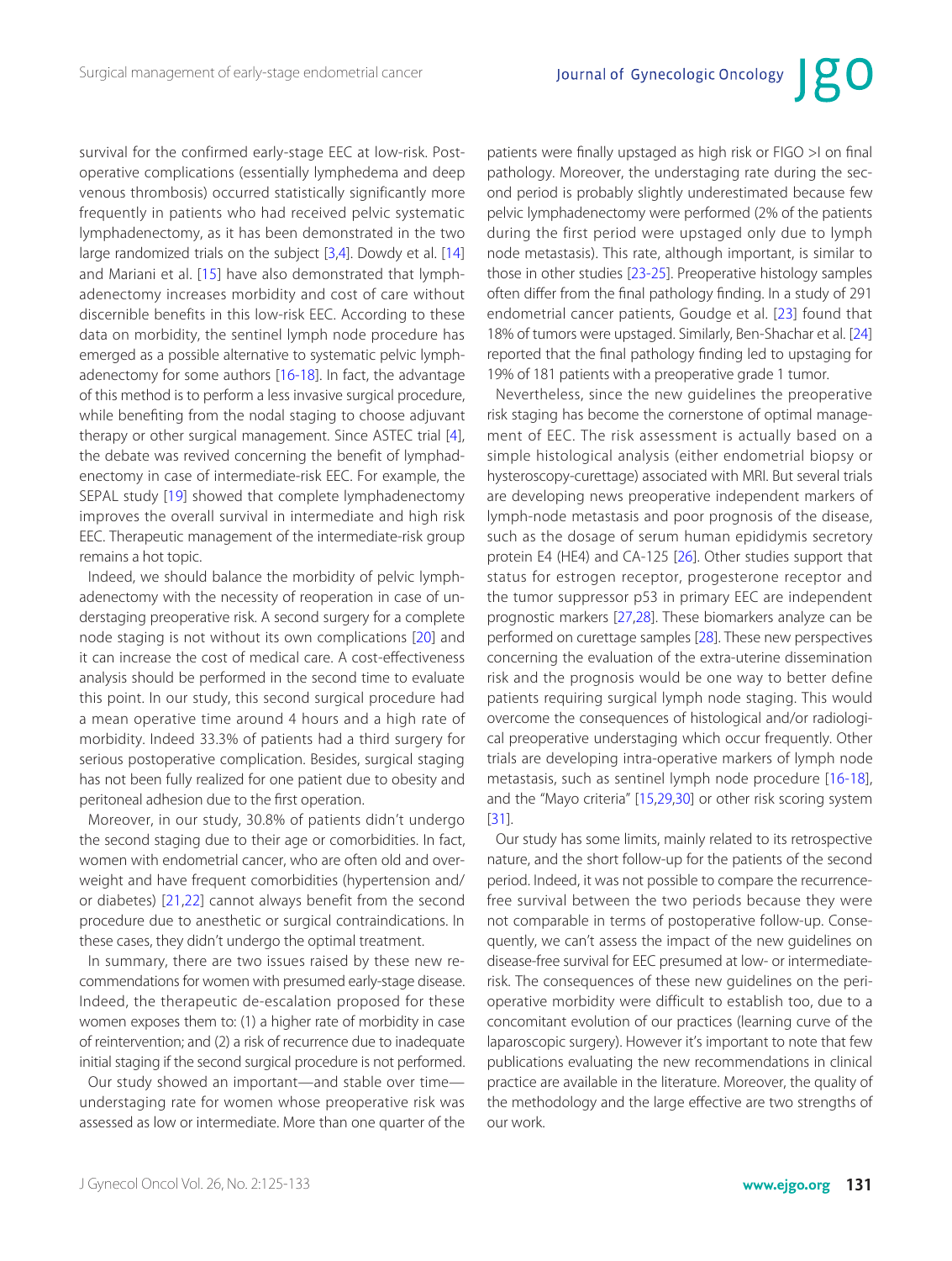# Journal of Gynecologic Oncology

In conclusion, our study highlights two major difficulties related to the clinical application of these new guidelines. First, we found an important preoperative understaging rate, which implies in theory that many patients will undergo second procedure. Then, these second-line surgeries are not always performed due to the significant comorbidity of this kind of patients. They also have a perioperative morbidity which must be balanced to the expected benefits of the absence of systematic pelvic lymphadenectomy. Prospective studies with sufficient follow-up are necessary to assert the absence of impact of these new recommendations on recurrence rate or disease-free survival. Waiting for these new data, it seems reasonable to perform immediately pelvic lymphadenectomy for presumed intermediate-risk EEC to avoid the risk of undertreatment. New preoperative or intraoperative technics need to be developed to improve the evaluation of risk of lymph node dissemination (biomarkers, sentinel lymph node biopsy).

### **CONFLICT OF INTEREST**

No potential conflict of interest relevant to this article was reported.

#### **REFERENCES**

- <span id="page-7-0"></span>[1.](#page-0-0) [Siegel R, Naishadham D, Jemal A. Cancer statistics, 2013. CA Cancer](http://www.ncbi.nlm.nih.gov/pubmed/23335087)  J Clin 2013;63:11-30.
- <span id="page-7-1"></span>[2.](#page-0-0) [Creasman WT, Odicino F, Maisonneuve P, Quinn MA, Beller U,](http://www.ncbi.nlm.nih.gov/pubmed/17161155)  Benedet JL, et al. Carcinoma of the corpus uteri. FIGO 26th Annual Report on the Results of Treatment in Gynecological Cancer. Int J Gynaecol Obstet 2006;95 Suppl 1:S105-43.
- <span id="page-7-2"></span>[3.](#page-1-1) [Benedetti Panici P, Basile S, Maneschi F, Alberto Lissoni A, Signorelli](http://www.ncbi.nlm.nih.gov/pubmed/19033573)  M, Scambia G, et al. Systematic pelvic lymphadenectomy vs. no lymphadenectomy in early-stage endometrial carcinoma: randomized clinical trial. J Natl Cancer Inst 2008;100:1707-16.
- <span id="page-7-3"></span>[4.](#page-1-1) [ASTEC study group, Kitchener H, Swart AM, Qian Q, Amos C,](http://www.ncbi.nlm.nih.gov/pubmed/19070889)  Parmar MK. Efficacy of systematic pelvic lymphadenectomy in endometrial cancer (MRC ASTEC trial): a randomised study. Lancet 2009;373:125-36.
- <span id="page-7-4"></span>[5.](#page-1-2) [Colombo N, Preti E, Landoni F, Carinelli S, Colombo A, Marini C,](http://www.ncbi.nlm.nih.gov/pubmed/21908501)  et al. Endometrial cancer: ESMO Clinical Practice Guidelines for diagnosis, treatment and follow-up. Ann Oncol 2011;22 Suppl 6: vi35-9.
- <span id="page-7-5"></span>[6.](#page-1-3) L'Institut National du Cancer (INCa). Cancer de l'endomètre. Collection Recommandations & référentiels. Boulogne-Billancourt: INCa; 2010.
- <span id="page-7-6"></span>[7.](#page-1-4) [Pecorelli S. Revised FIGO staging for carcinoma of the vulva, cervix,](http://www.ncbi.nlm.nih.gov/pubmed/19367689)  and endometrium. Int J Gynaecol Obstet 2009;105:103-4.
- <span id="page-7-7"></span>[8.](#page-2-4) [Dindo D, Demartines N, Clavien PA. Classification of surgical](http://www.ncbi.nlm.nih.gov/pubmed/15273542)

[complications: a new proposal with evaluation in a cohort of 6336](http://www.ncbi.nlm.nih.gov/pubmed/15273542) patients and results of a survey. Ann Surg 2004;240:205-13.

- <span id="page-7-8"></span>[9.](#page-5-1) [Galaal K, Bryant A, Fisher AD, Al-Khaduri M, Kew F, Lopes AD.](http://www.ncbi.nlm.nih.gov/pubmed/22972096)  Laparoscopy versus laparotomy for the management of early stage endometrial cancer. Cochrane Database Syst Rev 2012;9:CD006655.
- <span id="page-7-9"></span>[10.](#page-5-2) [Lu Q, Liu H, Liu C, Wang S, Li S, Guo S, et al. Comparison of laparo](http://www.ncbi.nlm.nih.gov/pubmed/24061340)scopy and laparotomy for management of endometrial carcinoma: a prospective randomized study with 11-year experience. J Cancer Res Clin Oncol 2013;139:1853-9.
- <span id="page-7-10"></span>[11.](#page-5-2) [Tinelli R, Litta P, Meir Y, Surico D, Leo L, Fusco A, et al. Advantages](http://www.ncbi.nlm.nih.gov/pubmed/24778066) of laparoscopy versus laparotomy in extremely obese women (BMI>35) with early-stage endometrial cancer: a multicenter study. Anticancer Res 2014;34:2497-502.
- <span id="page-7-11"></span>[12.](#page-5-3) [Eltabbakh GH. Effect of surgeon's experience on the surgical](http://www.ncbi.nlm.nih.gov/pubmed/10873411)  outcome of laparoscopic surgery for women with endometrial cancer. Gynecol Oncol 2000;78:58-61.
- <span id="page-7-12"></span>[13.](#page-5-3) [Holub Z, Jabor A, Bartos P, Hendl J, Urbanek S. Laparoscopic surgery](http://www.ncbi.nlm.nih.gov/pubmed/12648868) in women with endometrial cancer: the learning curve. Eur J Obstet Gynecol Reprod Biol 2003;107:195-200.
- <span id="page-7-13"></span>[14.](#page-5-4) [Dowdy SC, Borah BJ, Bakkum-Gamez JN, Weaver AL, McGree ME,](http://www.ncbi.nlm.nih.gov/pubmed/22771890) Haas LR, et al. Prospective assessment of survival, morbidity, and cost associated with lymphadenectomy in low-risk endometrial cancer. Gynecol Oncol 2012;127:5-10.
- <span id="page-7-14"></span>[15.](#page-6-0) [Mariani A, Webb MJ, Keeney GL, Haddock MG, Calori G, Podratz](http://www.ncbi.nlm.nih.gov/pubmed/10871473)  KC. Low-risk corpus cancer: is lymphadenectomy or radiotherapy necessary? Am J Obstet Gynecol 2000;182:1506-19.
- <span id="page-7-15"></span>[16.](#page-6-1) [Ballester M, Dubernard G, Bats AS, Heitz D, Mathevet P, Marret H,](http://www.ncbi.nlm.nih.gov/pubmed/22576066)  et al. Comparison of diagnostic accuracy of frozen section with imprint cytology for intraoperative examination of sentinel lymph node in early-stage endometrial cancer: results of Senti-Endo study. Ann Surg Oncol 2012;19:3515-21.
- [17.](#page-6-1) [Fersis N, Gruber I, Relakis K, Friedrich M, Becker S, Wallwiener D,](http://www.ncbi.nlm.nih.gov/pubmed/15171314) et al. Sentinel node identification and intraoperative lymphatic mapping: first results of a pilot study in patients with endometrial cancer. Eur J Gynaecol Oncol 2004;25:339-42.
- [18.](#page-6-1) [Raimond E, Ballester M, Hudry D, Bendifallah S, Darai E, Graesslin](http://www.ncbi.nlm.nih.gov/pubmed/24642092) O, et al. Impact of sentinel lymph node biopsy on the therapeutic management of early-stage endometrial cancer: results of a retrospective multicenter study. Gynecol Oncol 2014;133:506-11.
- <span id="page-7-16"></span>[19.](#page-6-2) [Todo Y, Kato H, Kaneuchi M, Watari H, Takeda M, Sakuragi N. Survival](http://www.ncbi.nlm.nih.gov/pubmed/20188410)  effect of para-aortic lymphadenectomy in endometrial cancer (SEPAL study): a retrospective cohort analysis. Lancet 2010;375:1165-72.
- <span id="page-7-17"></span>[20.](#page-6-3) [Chan JK, Kapp DS, Cheung MK, Shin JY, Stieglitz D, Husain A, et](http://www.ncbi.nlm.nih.gov/pubmed/18226629) al. Prognostic factors and risk of extrauterine metastases in 3867 women with grade 1 endometrioid corpus cancer. Am J Obstet Gynecol 2008;198:216.e1-5.
- <span id="page-7-18"></span>[21.](#page-6-4) Benedetti Panici P, Basile S, Salerno MG, Di Donato V, Marchetti C, Perniola G, et al. Secondary analyses from a randomized clinical [trial: age as the key prognostic factor in endometrial carcinoma.](http://www.ncbi.nlm.nih.gov/pubmed/24361787)  Am J Obstet Gynecol 2014;210:363.e1-10.
- <span id="page-7-19"></span>[22.](#page-6-4) [Fader AN, Arriba LN, Frasure HE, von Gruenigen VE. Endometrial](http://www.ncbi.nlm.nih.gov/pubmed/19406460) cancer and obesity: epidemiology, biomarkers, prevention and